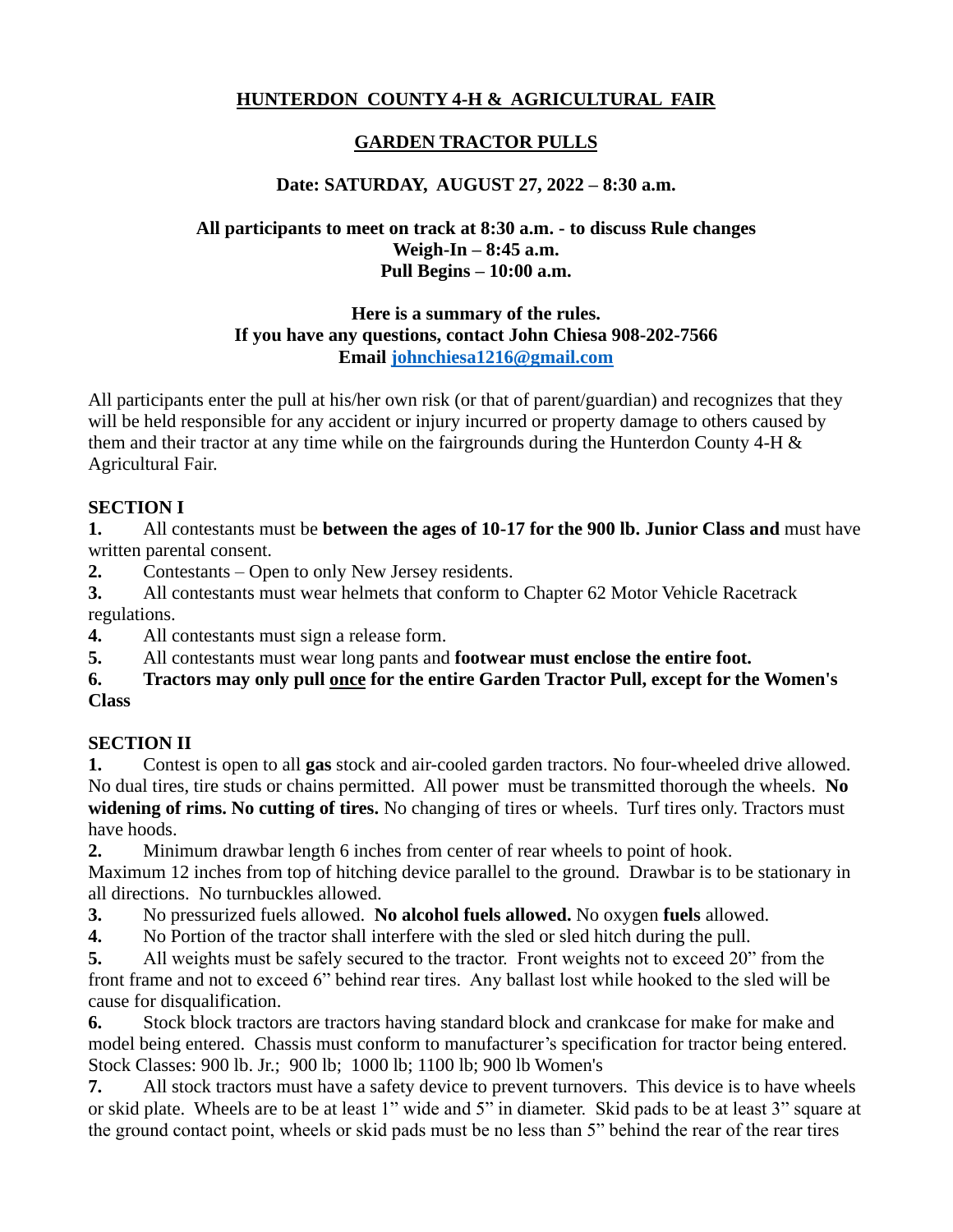and not more than 5" above the ground. Without skid plates, front wheels must

not leave the ground. Device must be stationary in all directions. Must be able to support the weight of the tractor. **Tractors** without skid plates, the front wheels must not leave the ground.

**8.** The committee reserves the right to question the legality of any stock entry, and decisions are final.

**9.** All stock tractors must be equipped with a hood and grill.

**10.** All tractors must be equipped with workable throttles, brakes, and no governor overrides. **4000 maximum RPM.**

**11.** All Tractor engines must be shut off while on the scales.

## **SECTION III**

## **OPERATION OF CONTEST**

**1.** All contestants in weight class are to be lined up on the track before the class begins.

**2.** All pulls must start from a tight hitch. No jerking permitted. Contestants will be allowed 2 attempts and 30 feet to start the sled.

**3.** Tractors must be stopped immediately upon signal from judge.

**4.** Driver must remain seated during the pull and have complete control of the tractor at all times. A safely secured, normal size seat must be used. **No flat seats, no bouncing, driver must remain in normal upright driving position.**

**5.** Tractors must be operated in a safe manner at all times.

**6.** Any intentional loss of liquid by a tractor while on the track will be cause for disqualification.

**7.** Tractors and sled must remain within boundaries of contest course during the pull or will be disqualified.

**8.** Only one pull allowed each contestant unless tie is declared.

**9.** 9 the pull shall be considered over when forward motion of the load stops. The judge shall hold hole-digging to a minimum.

**10.** A dirt track of not less than 200 feet in length and not to exceed 300 feet and not less than 12 feet in width.

### **11. No alcoholic beverages are allowed on the Fair Grounds at any time, including during the competing and at the pull.**

**12.** Contestants must pull at position give them at the scale, any delay will mean a disqualification.

**13.** Number 1 puller will be test puller and will pull to verify if weight machine is okay or he may pull in  $3<sup>rd</sup>$  position. He may also pull in  $3<sup>rd</sup>$  disqualifying  $1<sup>st</sup>$  pull.

**14.** Only the contestant pulling, and officials are allowed on the track.

**15.** All tractors in weight class must stay **in designated area,** until winners are announced.

**16.** 1  $1<sup>st</sup>$ ,  $2<sup>nd</sup>$ ,  $\&$   $3<sup>rd</sup>$  place winners must re-weight immediately following the announcement of placings.

# **SECTION IV**

**1.** Violation of any rule shall constitute a disqualification.

**2.** Contest to be governed by a judge of judges with all decision's final. Judges have the right to stop and disqualify any tractor if it is not being operated in such a manner as would be considered safe.

# **SECTION V**

# **Jr. 900 lb. Class Rules**

**1.** Ages 10-17 must have parental permission.

**2.** Judges have the right to disqualify contestant if operator's feet cannot reach the pedals or if the person can't fully operate the tractor.